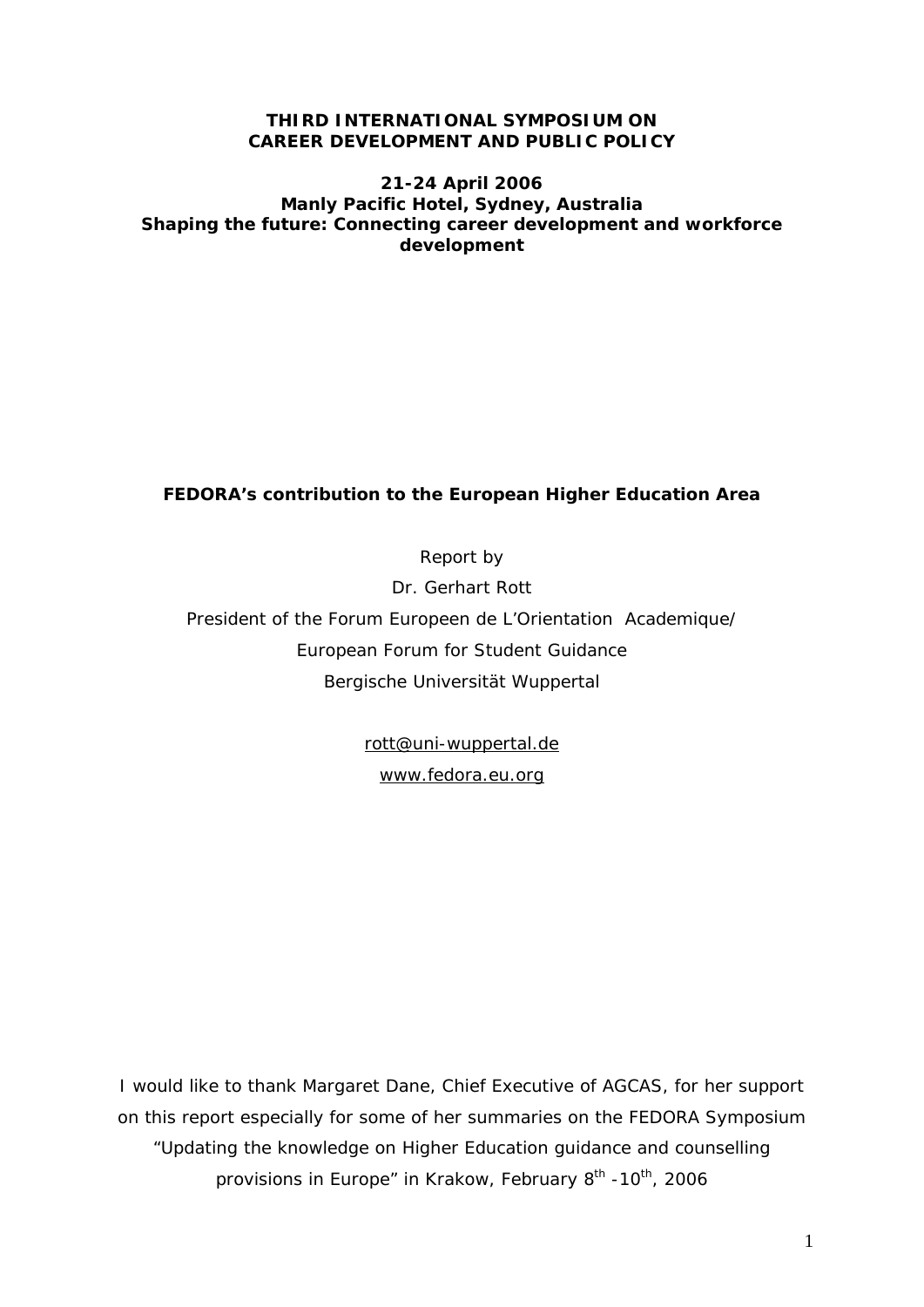This paper aims to make available some European background information on the relationship between guidance and counselling provision, higher education and employability. It will link these interrelationships to the role FEDORA (Forum Européen de l'Orientation Académique/European Forum for Student Guidance) plays in the important task of developing more coherent policy strategies for guidance within this wider educational framework.

 Therefore firstly the paper will look at the so called 'Bologna Process', then provide a basic description of guidance and counselling services and link them to career development and careers guidance and to the lifelong learning process. Finally it will look at contributions FEDORA has been providing.

### **The Bologna Process and the European Higher Education Area**

The advancement of the Bologna Process in Europe aims to meet the challenges of globalisation and to strengthen the positive effects of internationalisation. Within an increasingly European labour market, enhanced graduate employability has become one of the core issues of this process. At the same time the Bologna Process has introduced a broad and flexible concept of the term "employability". It seeks to encourage the development of a genuine European citizenship and active participation in social life, not only at a local and national but also at a European level.

The universities, with their task to strive for truth and knowledge about the world and human existence, can play a decisive role not only in the growth of a knowledge-driven economy but also in the promotion of reason and crosscultural understanding and the fostering of civil society on a worldwide scale. The joint OECD – UNESCO declaration on Higher Education seeks to support this potential and to strengthen and assure academic standards and the freedom and quality of teaching and learning. (cf. OECD & UNESCO, 2005).

The internationalisation of universities, which entails competition as well as cooperation, enhances their role as important contributors to a knowledge-based society. Universities are by their very nature universal, but nowadays, the internationalisation and mobility of staff and students are becoming far more vital challenges.

The Bologna Process is built around the principles of mobility, employability, competitiveness and attractiveness. Means to this end are the introduction of a movement towards a two-tier structure in university degrees, namely the Bachelor/Master system, the European Credit Transfer System and a European qualification framework.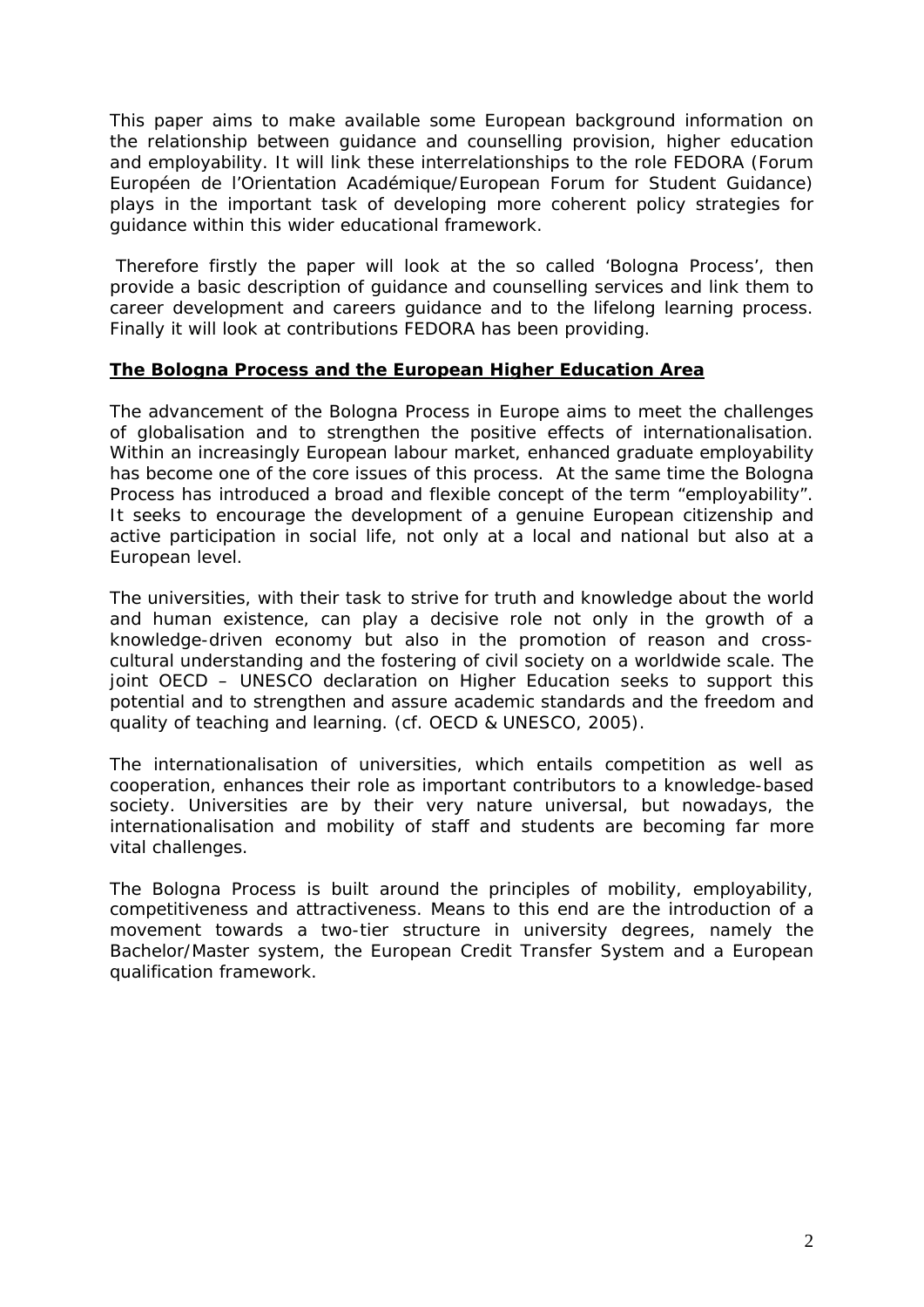

The research results of the Trends IV report (cf. EUA, 2005a) show how far implementation has progressed up to now. In 2005 two important steps have been taken for the implementation of the European Higher Education Area: in April the clear commitment of the European Universities to the Bologna Process was expressed at the EUA conference in Glasgow, concluding with the EUA declaration on strong universities in a strong Europe; and in May the Bergen conference of the European Ministers of Education put a clear focus on quality assurance and qualification frameworks, and on degree systems based on learning outcomes and competencies. As far as scope and timing are concerned, 2010 can be considered a realistic framework for establishing the European Higher Education Area. In Belgium and Denmark the BA/MA system has been adapted for all those inscribed in 2004 and in Hungary in 2005. Countries like Germany and France are firmly committed to fulfil the Bologna requirements, though there are still some obstacles to overcome. Despite all the barriers and differentiations, the process can be considered irreversible, since it has become such a broad flow of concerted actions. Yet, to fulfil all its educational tasks it will probably take at least another ten years.

However, the difficult aspects of the developments towards an integrated European job market and system of comparable degrees within the two-tier structure of the Bologna Process should not be neglected. Traditional national and regional structures, which had served quite well up to the restructuring, are facing a deconstruction. For example in Germany a lot of people within universities as well as in industry feel that the system of our traditional "diplom" was quite concise and easily comparable on a national scale while the Bachelor/Master structure provides some uncertainties about the qualifications.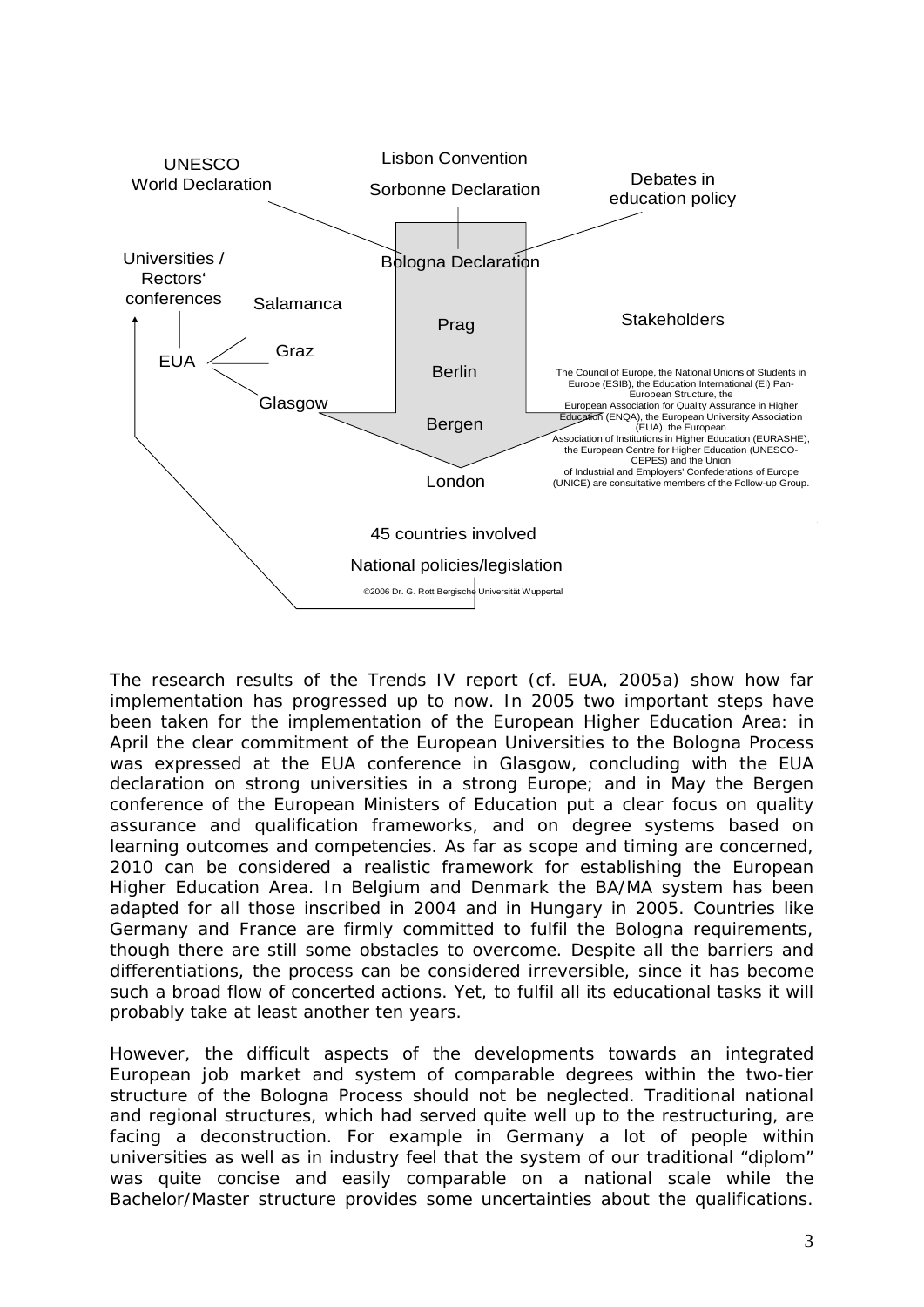For the individual student a university degree is much more an opportunity, rather than an entitlement, like it used to be in the past, to participate in a market. This is also true for his/her participation in postgraduate studies. It is becoming much more competitive now to get enrolled in postgraduate course that will lead to the level of the "diplom".

The Bologna Process has changed the structure of the qualification framework in Europe immensely; national educational settings are reframed within an overarching structure. This has consequences for the individual student as well as for companies in the economy. A European education market has been established in which the individual students with their individual portfolios, which can be compared to a market value, have to participate.

On the other hand, companies have to participate actively in the market, too. Looking for suitable employees, including the intensive market research requirements of the task of finding employees, increases the transaction costs. In order to reduce these tremendous costs companies intensify the monitoring of recruitment, establish new methods of recruitment such as online recruitment and build up networks with chosen universities. With this networking they find hybrid structures between the market and the enterprise. By doing so they ensure the quality of the degree of future employees and at the same time reduce transaction costs. These processes may endanger the essential targets of mobility and flexibility.

Despite these challenges, the changes implied by the Bologna Process can and should be considered a positive response to the need of an integrated European job market and to the challenge of maintaining the diversity of cultures within Europe. This diversity and the emphasis on the individual can be understood as a strong asset within our European context. The European Economic Area is getting larger and there are more offers and opportunities for companies. Even small and medium-sized businesses need to adapt themselves to a more international position. The production of added value is getting more and more fragmented, and in the supply industry more partners get involved. So the development towards an integrated job market goes along with a more integrated production within the economy.

One further aspect is the digitalisation of economic processes that contributes to the newly required flexibility: information disseminates much faster than it used to do. This is reflected in the attempts of universities to use this digitalisation and to establish a framework that enables students to learn in an IT-supported environment.

### **The learner centred approach and careers awareness**

Over and above this, what is essential now in the construction and deconstruction of knowledge in general is that it should mirror itself in the individual student's higher education experience. If we focus on the education of the student, a far more proactive approach to HE must develop, encouraging students to combine sound methodological and specialised knowledge with generic skills and a clear understanding of the learning process, as well as of their own career profile and choices. It is vital here to accept and promote individual learning targets and needs. Within a change of perspective from teaching to learning (cf. Barr, R. and Tagg, J., 1995), teaching will be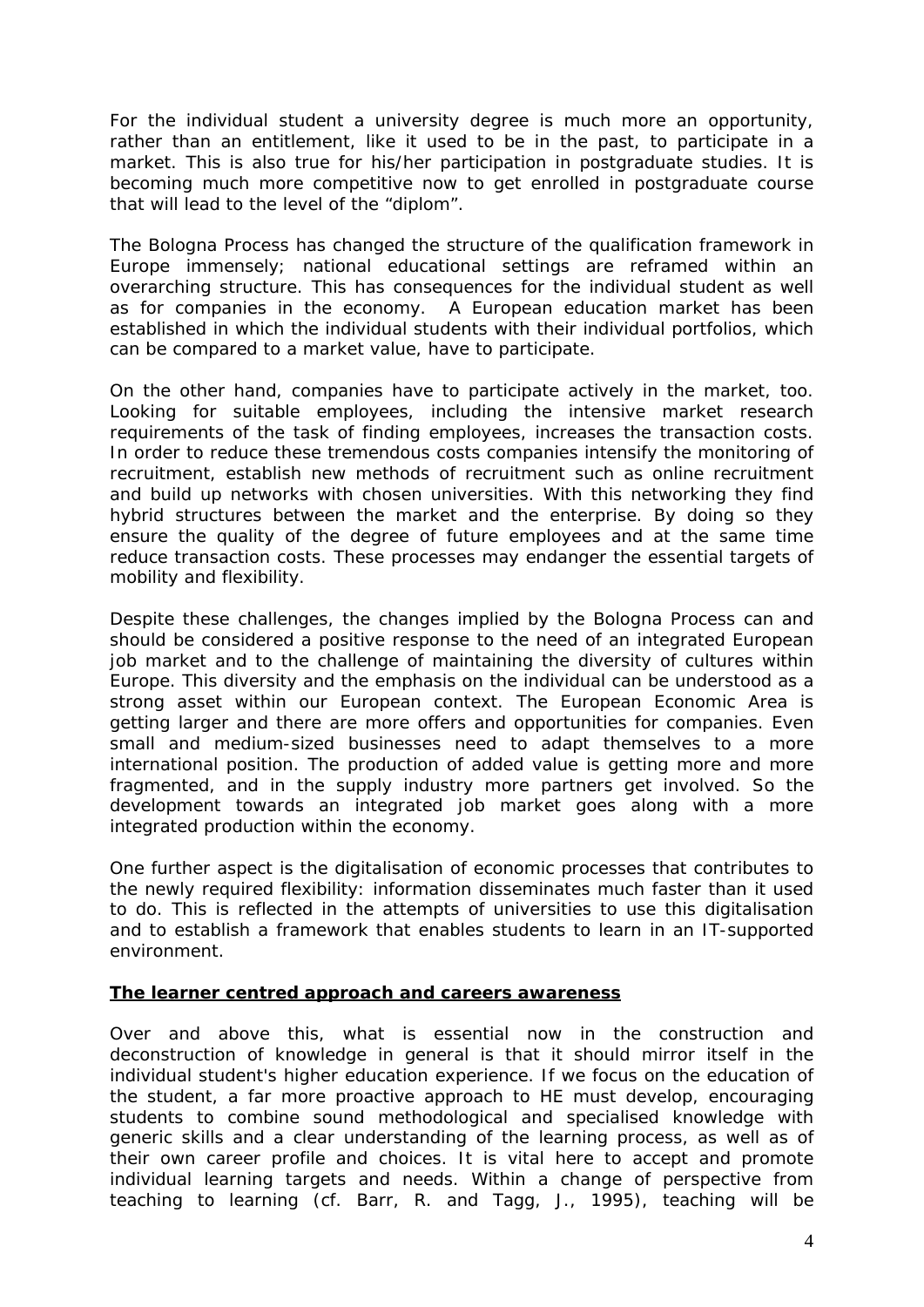increasingly reflected in terms of learning outcomes and the ability to transfer knowledge into various academic and professional contexts. The Bologna Process sets out to encourage those perspectives, to support learner autonomy and selfregulated learning with the aim of preparing students and graduates better for a future on the European job market. The concept of the diploma supplement emphasises the need for students to feel in charge of their own educational profile and progress. Developing one's portfolio becomes important for entry to postgraduate studies and future employment. Again, increased mobility goes along with the need to acquire cross-cultural awareness and competencies. In general the new university structures put more responsibility on the *individual*  student, since the focus is on the actual outcomes of learning processes. For the universities this means a clear shift to learner autonomy and self-regulated learning. The new modularisation of studies and differentiation of the courses are just a few examples of the uncertainties that await students and at the same time open up interesting perspectives. At another level there's the need to acquire additional skills and competencies that can facilitate the transfer of knowledge acquired in the educational setting into any given situation. This competence and learner centred approach in HE links to the emphasis put on the quality of individuals' careers decisions and the ability to cope with educational and work transitions.

In this context it is necessary to focus on the individual student's learning needs including his/her non-academic requirements, since successful learning does not only include the acquisition of knowledge but personal growth and development as well. On the one hand, this change in perspective presents the individual student with new opportunities, especially with regard to finding a field of studies that is most in sync with his/her strengths and goals in life. On the other hand, these opportunities bring with them new risks. The student might easily feel overwhelmed when faced with the task of balancing the inner and outer worlds in an educational setting that is increasingly in a state of flux.

In recent years it has become more and more common to think of learning as a lifelong process. The individual learner is perceived as a learning subject with the ability and the possibility to make educational, training and occupational decisions at any point in his/her life. This is closely connected to the concept of sustained employability and occupational and geographical mobility. In this context, the individual is encouraged to adapt a proactive approach to life and learning and to reflect his or her own inner self to actively shape reality.

# **Interdisciplinary and transdisciplinary competence**

Enrolled in their specific courses, students acquire subject based knowledge and its methodological foundation. With regard to an increasingly globalised labour market, possessing interdisciplinary and transdisciplinary skills is an essential feature of employability. Ideally, universities should provide a learning environment which helps their students acquire the capacity to transfer knowledge from the educational setting into any given situation and to apply the skills acquired in one discipline in another context. This might help their graduates to manage future demands. However, the acquisition of these generic skills is not yet sufficiently reflected in university structures, resulting in evident gaps between higher education and professional requirements.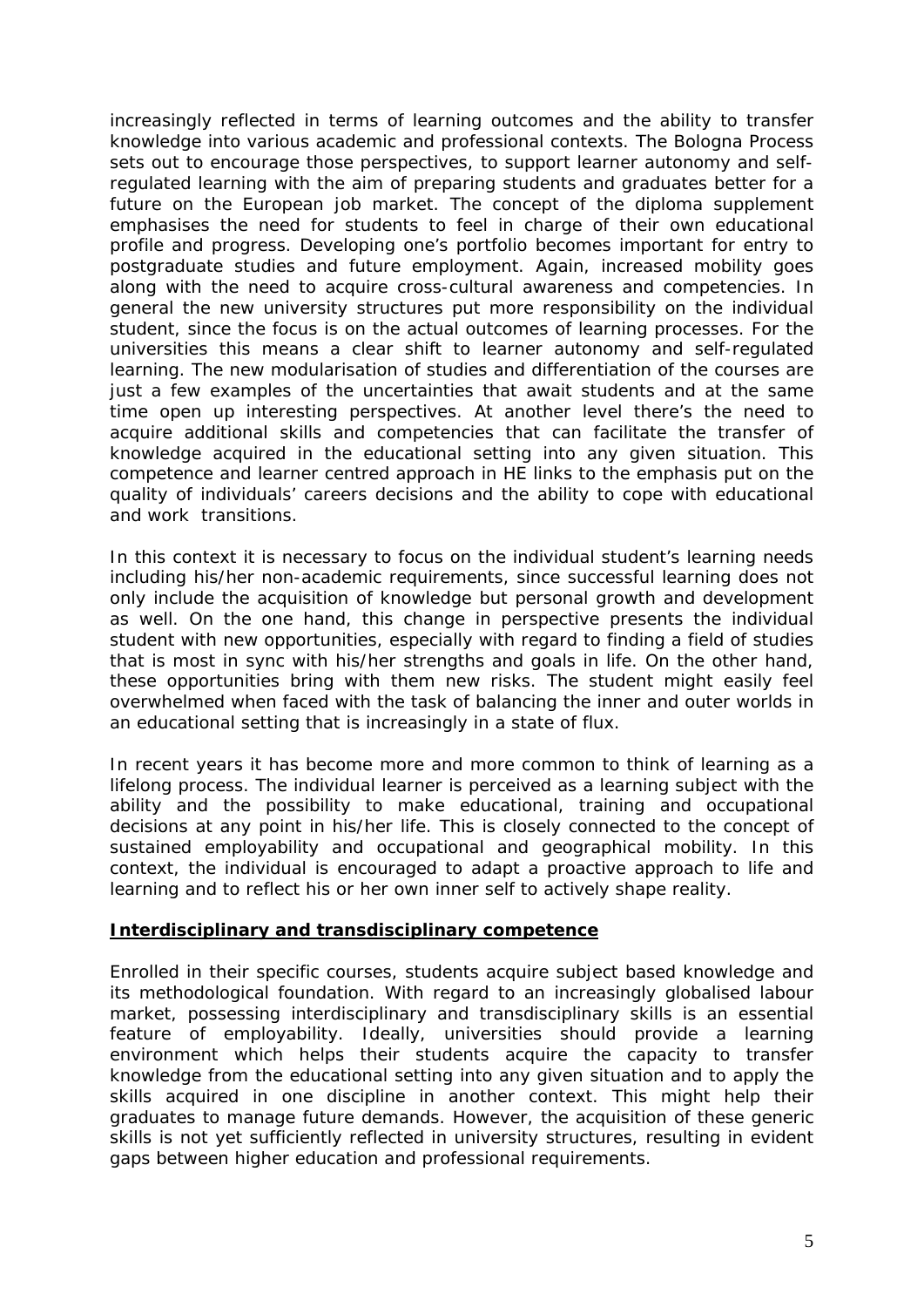In the past, students' practical experience was a matter of personal commitment and had no influence on the university course programme, since cooperation across faculty or department boundaries was virtually non-existent, despite the fact that it is required as essential within the reorganisation of knowledge. More recently, however, universities are beginning to incorporate courses with a focus on the acquisition of transferable skills into their curricular structures. Cooperation between faculties, departments and centralised services is increasing across Europe, since interaction between theory and experience is essential in the development and stabilisation of transferable knowledge. More and more often, guidance and counselling services are included in these cooperative efforts. Within these complex learning and working requirements students are asked to acquire the competence to build up a foundation to take part in lifelong learning processes in a dynamic, knowledge-based society.

All this increasing flexibility in the economic world together with the widening of access to higher education and the requirement of increased mobility result in demands on students to adapt faster and more coherently to the academic environment and to project themselves into the future. Students have to cope with increasing uncertainties and at the same time to develop an understanding of how the knowledge acquired can be transformed into competencies and qualifications that will open up future job perspectives and build up a foundation for lifelong learning. These efforts on the part of the university and the individual student to support learning competence, self-efficacy and self-esteem put flesh (Rott, G., 2005) on one of the essential objectives of the European Higher Education Area: to make it possible for a large number of students to acquire not only knowledge, but also the ability to apply this knowledge in different situations, and to understand their learning experience within the more demanding context of personality development in which the value-based balance of work, leisure and social responsibility is a core issue.

# **The framework of lifelong guidance**

The OECD has established the concept of lifelong guidance based on debates on lifelong learning as well as on analyses in the field of career guidance policies. The idea of lifelong learning which sees learning taking place throughout the lifespan has of course already been developed and strongly emphasised by the OECD and the European Commission during the 90s. In the OECD analyses, the term "career guidance" comprises all kinds of guidance for individuals facing educational and occupational decisions in all periods of life as well as all institutions supporting career developments by encouraging individual strengths that enable the individual to positively influence and cope with theses developments.

The original 14 country studies carried out by the OECD were supplemented by reports on European countries that had not yet been analysed. These reports were promoted by the European Commission and additional ones were produced by the World Bank on seven middle-income countries. The European Commission will now carry out further analyses on the countries of the West Balkans. All the reviews that were published by the OECD in cooperation with the World Bank and the EU conclude that individual-related lifelong guidance as well as the strengthening of individual career competencies are essential for economic wealth.

Thus, Careers Guidance services and the increase in individual's career management competence represent a public good because of their value to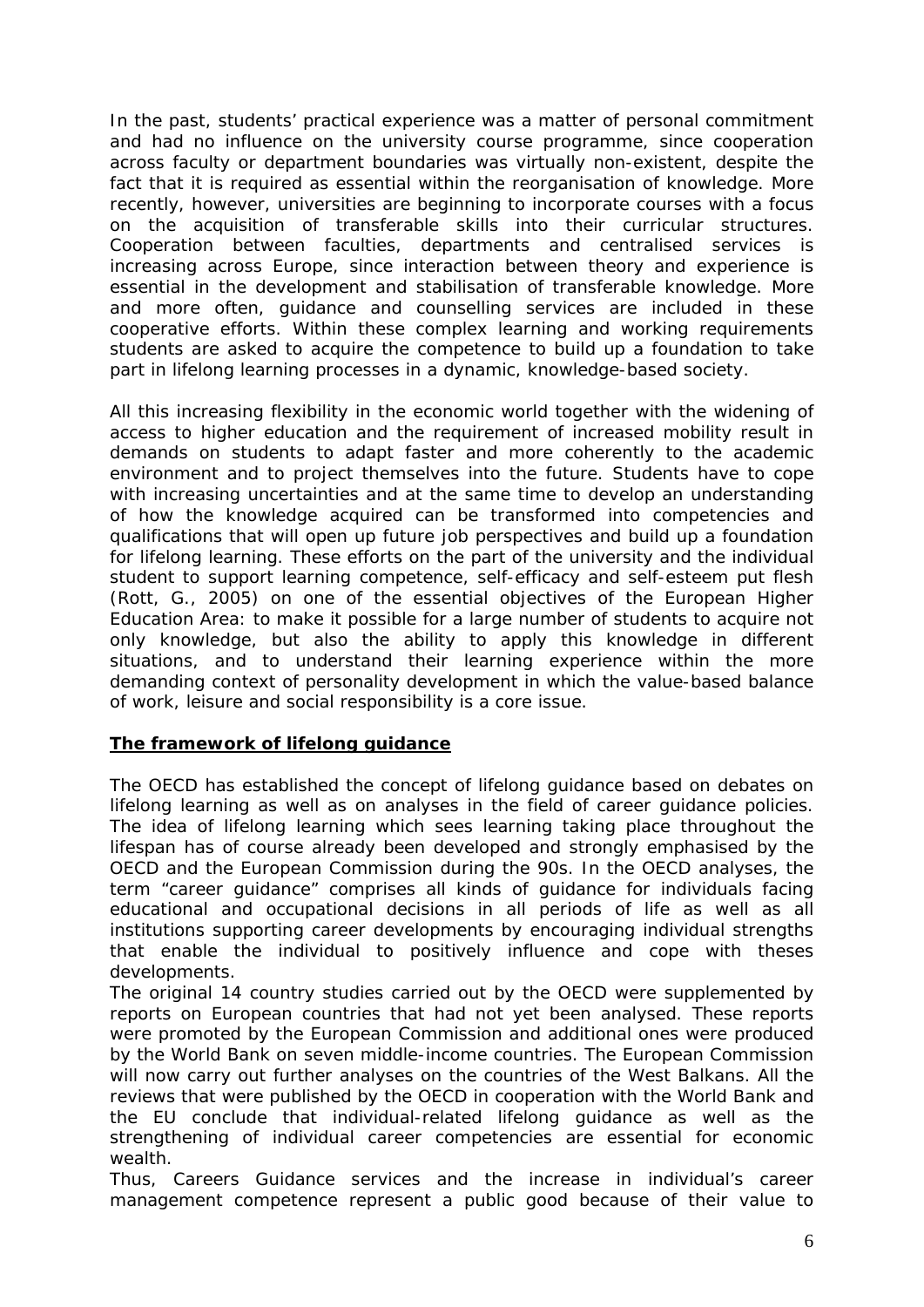society as a whole, which governments have to support by policy development. Moreover, they represent a private good as they help individuals achieve skills required on the European job market. Guidance and learning targets are closely connected. Career management skills support the increase of the effectiveness of educational institutions and promote the ability of the individual to use them in his/her pursuit to adapt to the new challenges on the European job market. They enhance the opportunities for people "to find jobs which utilise their potential and meet their own goals" so that "they are likely to be more motivated and therefore more productive" (Watts, 2006, p. 3). In general, the concept of the enhancement of individual employability is one of the tools of the European job market. It is also strengthening the individual. It comprises attributes such as the "ability to find and keep a job, and the capacity to adapt to a changing labour market and new job requirements" (OECD, 2004, p. 21). It increases the chances to find individual and social balances within a sometimes difficult and challenging job market.

The Education Council and the European Commission have also taken up this essential concept in a common framework that the European Commission has developed in 2004, known as the "education and training 2010 work programme". This programme contains common targets and principles for lifelong guidance services on a European level. With regard to the individual learner the programme claims the necessity for reorganising existing advisory services so that the ability of individuals to actively organise their careers and learning in line with their aims in life, competencies and interests can be developed.

CEDEFOP (European Centre for the Development of Vocational Training) and the European Expert Group on Lifelong Guidance suggest that guidance and counselling services work in all fields in an open-minded, flexible and complementary way. To work in line with the principles of cooperation and coordination of services in other areas on a national, regional and local level should ensure and improve the quality of lifelong educational and vocational guidance. In doing so stakeholders may achieve the establishment of official networks and co-operation on a local level.

In this context, one needs to consider the fact that in Higher Education the individual students with their individual matters are getting more important and Higher Education has to put a focus on the students' individual competencies so that they are able to meet new and emerging demands. New structures and educational environments therefore have to achieve the objective of enabling a large numbers of students to get actively involved in their own education and career planning.

Though the link between these debates and the Bologna Process have been rather weak, it is obvious that there is quite a bit of common ground and to make this relationship more explicit will be a challenge for the near future.

### **The increased responsibility of the university and the role of guidance and counselling provision to enhance employability**

All these ideas imply a whole new perspective for universities and their strategic management: the success of students and their studies influences the strategic management of the university. Thus professionals and all those who are involved in Higher Education should be aware of the fact that the students themselves, the success of their studies and their further employment can be regarded as indicators for the quality of education.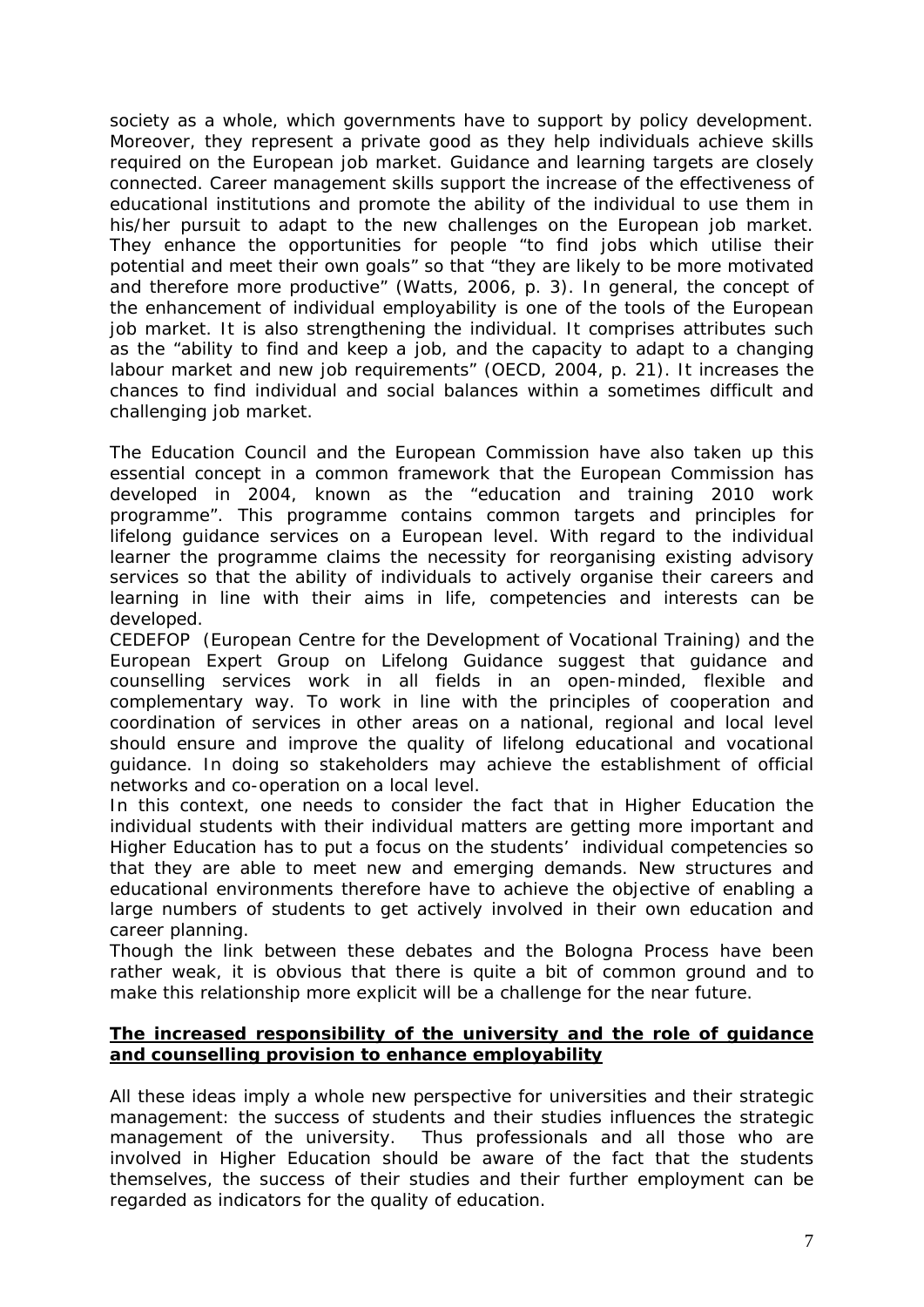Adequate resources and appropriate strategies have to be in place to facilitate these transitions and ensure the success of Higher Education. Subject-oriented knowledge including methodologies is acquired within the new system of modularised study courses which require transparency in order to guarantee positive effects. In addition, students need to acquire career management skills, coping competencies, key competencies and transferable skills. In order to meet all these challenges guidance and counselling are essential components.



Accordingly there is an increasing recognition of the need to strengthen provision of guidance and counselling within HE institutions. They have the task to provide settings to enhance students' ability to cope with educational demands.

# **Four Advisory Services**

Of course the structural changes acquired in a university setting do not happen without conflict. There are barriers inherent in this process that prevent higher education institutions from being as supportive of their students as they ideally should be. Institutional and curricular solutions need to be found to overcome these obstacles. As for the individual student this very difficult process of adapting to the new structures and demands often requires support which can be provided by the four areas of advisory services.

*Careers guidance and education* support students' career planning, decisionmaking and job-hunting by clarifying career options and opportunities linked to students' courses, interests, abilities and values. They provide access to information, contacts, skills development and jobs. By making close contact with potential employers and personnel departments they provide opportunities to gain work experience and internships. Within the Bologna process careers education and cooperation with academic faculties becomes more and more vital.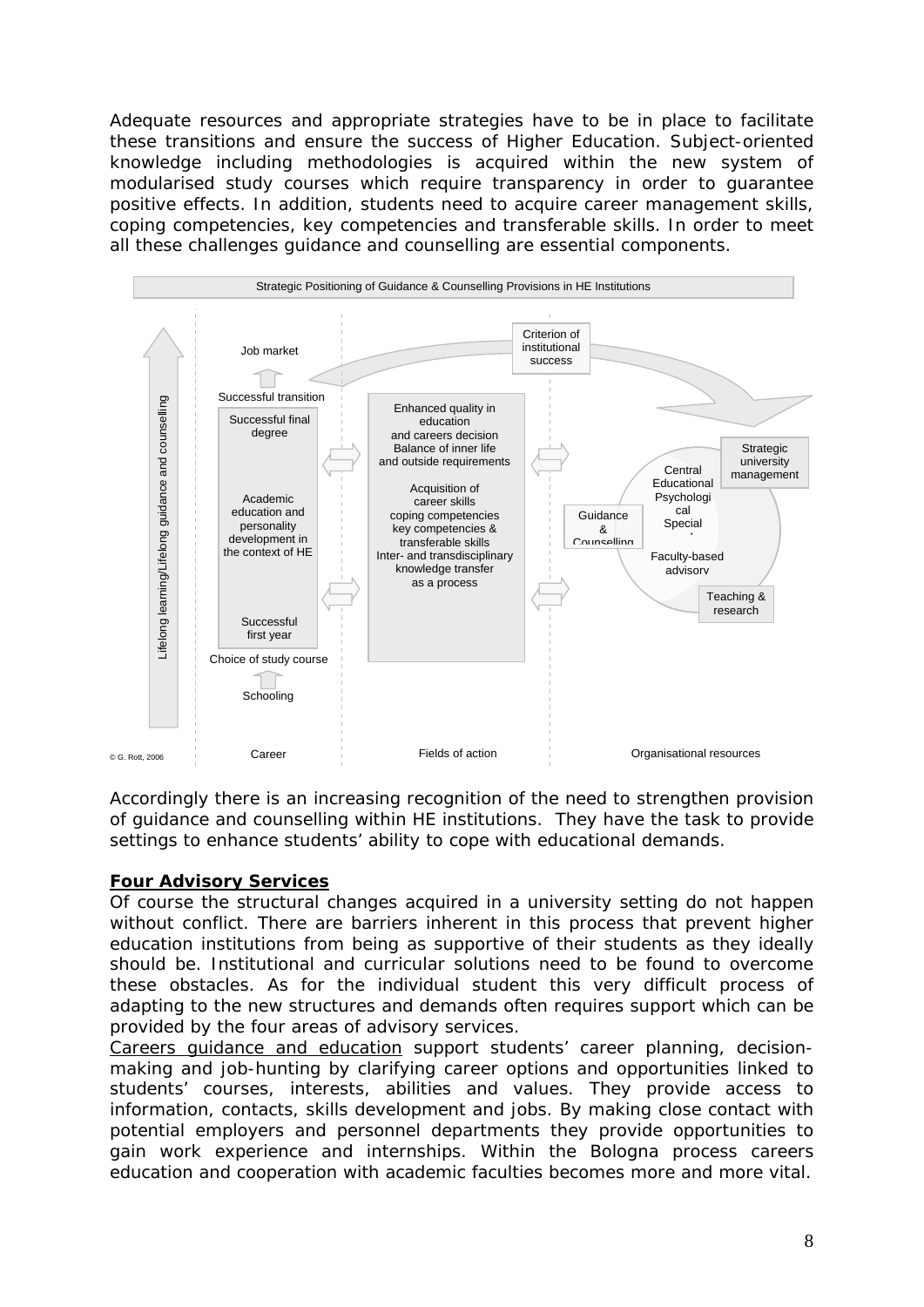The transition from school into higher education can be regarded as a first starting point, and managing the educational process during the course of higher education as a further step in students' career development. Students can use their studies as a kind of training field in which they can develop the transferable skills required in the job market. *Educational guidance* is of particular importance here as it accompanies and supports the individual student during this process.

Bearing in mind that the learner centred approach is closely connected with the idea of personal growth it is also important to consider the inner world of a student facing the difficult outer demands. *Psychological Counselling* provides help for students who have to cope with stress, anxiety, mental health disturbance and emotional distress.

Most advisory services also provide help for students with *disabilities and special needs*. They aim to open up ways for these students to become fully integrated so that they can successfully complete and progress from their studies.

It is the aim of professionals in guidance and counselling services to help students balance their position in life by identifying the limits and challenges of their development, and to enhance the competence to acquire the necessary knowledge to make and implement careers decisions.

In addition to helping students directly to cope with problems related to their career development and personal well-being, it is also the task of guidance and counselling professionals to help them indirectly by raising the higher education institutions' awareness of the risk factors and challenges that go hand in hand with studying. It is the responsibility of advisory and counselling services to give feedback to their own university. Given the Bologna Process and its internationalisation, it is still a challenge for such professionals and administrators alike to communicate this feedback within the wider context. FEDORA wants to enhance this dialogue and feedback on a European scale. This dialogue on student support and teaching contributes not only to the internationalisation and the successful implementation of the Bologna Process, but also to the development of a larger body of knowledge on guidance and counselling. FEDORA intensifies this exchange by working closely together with other organisations such as the European University Association (EUA).

# **FEDORA Working Groups**

The work that is provided by guidance and counselling services all over Europe is mirrored in the four core professional activity areas of FEDORA (European Forum for Student Guidance/Forum Européen de l'Orientation Académique) which are summarised in the following four working groups: The "Educational Guidance & Counselling" group is concerned with transition from school to Higher Education and the different European approaches to students' integration in higher education. It is responsible for facilitating the transitions by helping students get into the process of coping with theses transitions. The "Disability and Special Needs" group seeks to provide information and guidance for students with disabilities on topics such as study, exchanges and employment; "Psychological Counselling in Higher Education (PSYCHE)" promotes the idea that successful academic learning implies personal growth and development and provides psychological support when it comes to the need of overcoming difficulties of adjustment to the new educational setting or finding new and effective ways of solving developmental queries and problems. Finally, the "Career Guidance &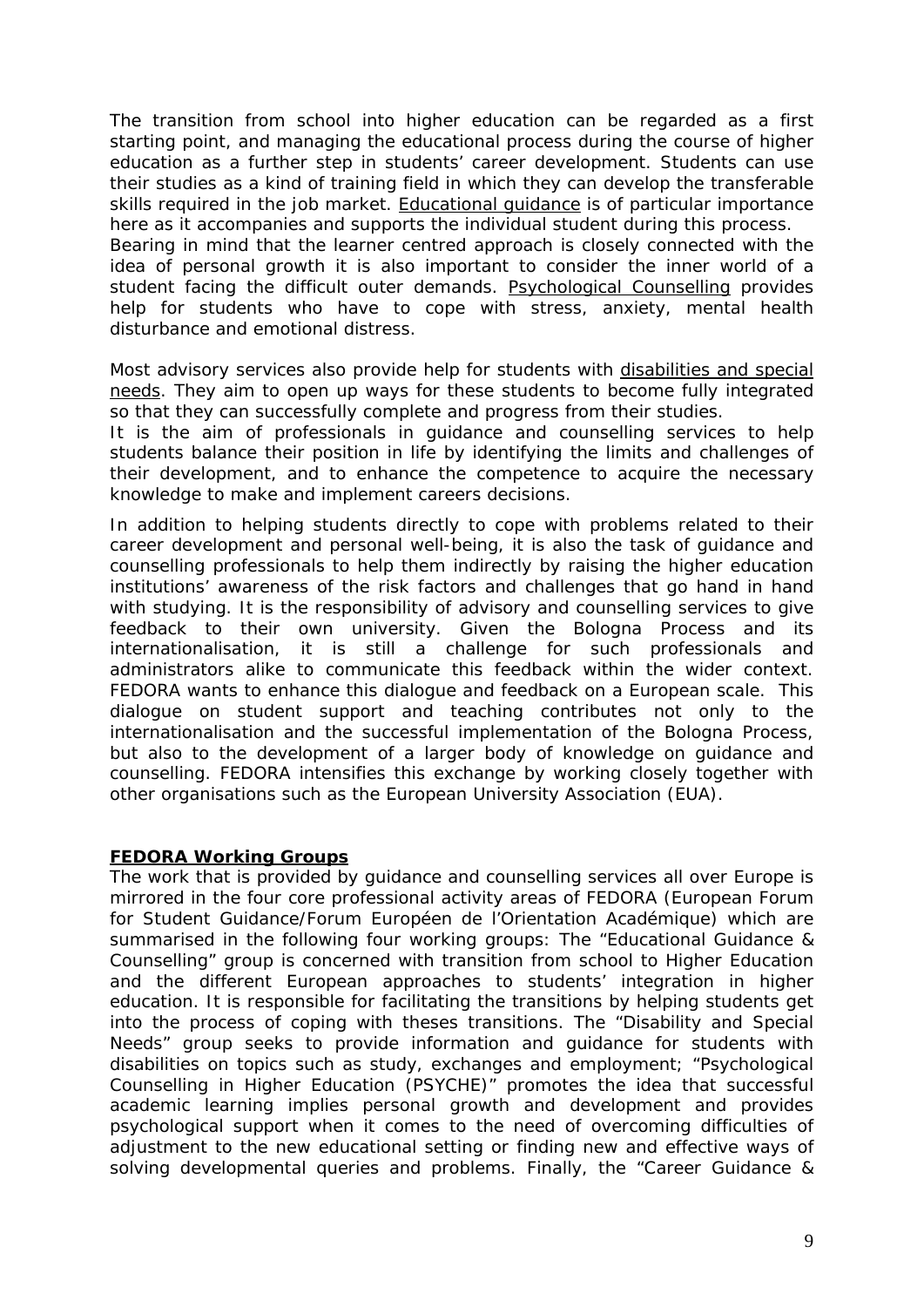Employment" group is concerned with careers education, information and guidance as well as graduate recruitment and liaison with employers.

# **FEDORA**

Since its foundation in 1988, FEDORA has been concerned with bringing together colleagues from all over Europe to exchange ideas and experiences in order to further our knowledge about guidance and counselling from a European perspective. FEDORA intensifies this exchange through conferences, summer universities and projects. One of the results of this exchange of information is the "New Skills for New Futures" reports that were produced for every EU member state in 1998 and which give an overview of the guidance and counselling provisions in each country (Van Esbroek & Watts, 1998).

### **FEDORA Events**

**This year's congress** will take place in **Vilnius, Lithuania, from October 22nd to 25th. Prior to this upcoming event, in February** this year FEDORA held a preparatory meeting in Krakow. The **FEDORA Symposium on Guidance and Counselling in Higher Education** featured updates to the 'New Skills for New Futures' reports from 1998, while the new member states presented their reports on Guidance and Counselling within their home country for the first time. This ensured a more thorough insight into the guidance and counselling provision in all EU member states and highlighted advantages as well as disadvantages of the current situation. The various working group coordinators also gave a short summary of their work and a forecast on projects and work in the near future.

In addition we were proud to present several informative and professional contributions by such expert speakers as Jennifer Wannan (CEDEFOP) on 'Policy Development in Guidance and Counselling', Tony Watts giving an outlook 'Towards a "Guidance and Counselling in HE Charter": Reflections on the Implications of Recent International Policy Reviews', Friedrich Wittib (Directorate General for Education and Culture, European Commission) on 'European Universities and their Challenges: The Bologna Process and its Implications for Guidance and Counselling within HE' and finally David Crosier (Programme Development Director, EUA) on 'EUA Projects and Trends for the Next Years with a special focus on Guidance and Counselling within HE'.

Since the specific aim of the Symposium was to provoke a debate and provide input for a first draft of the charter on Guidance and Counselling in Higher Education, we ended our very successful meeting with a general discussion around the broad content of the proposed Charter. The aim of the charter itself is to develop a more political framework for FEDORA's work and to give FEDORA a voice that attracts more attention and interest amongst stakeholders and the wider public. The first steps to the charter that we accomplished in Krakow will then be finalised during the Congress in Vilnius. The title of the FEDORA congress in Vilnius will be: "Professional Challenges: Guidance and Counselling within the European Higher Education Area" and it will draw on practice and theory to provide perspectives on guidance and counselling within the European Higher Education Area (EHEA).

The UNESCO World declaration and the various follow-up activities built up an important worldwide framework for higher education. The world declaration was followed by the European Bologna Declaration in 1999 which initiated the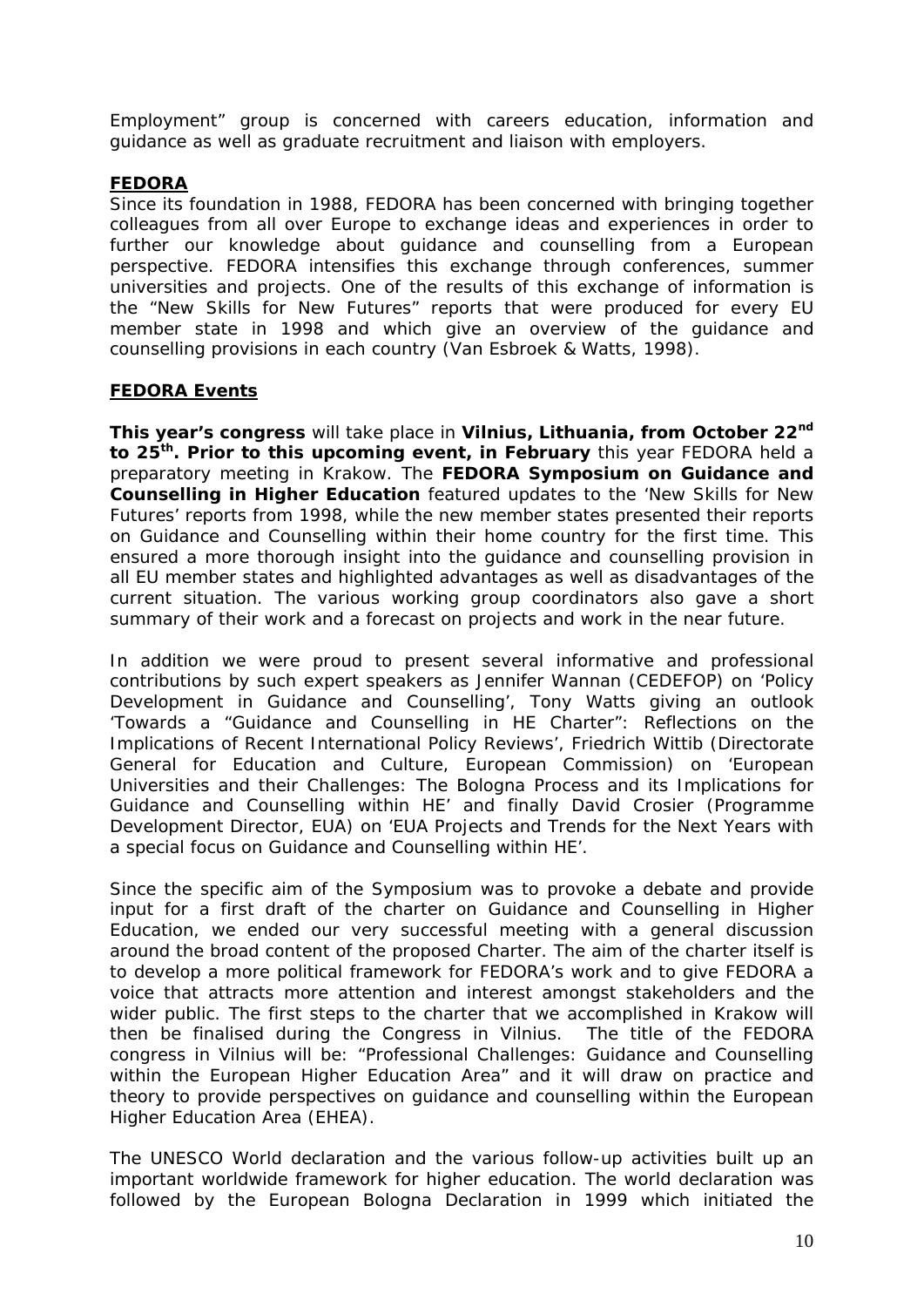establishment of the European Higher Education Area (EHEA). At the more recent follow-up conferences in Berlin (2003) and in Bergen (2005) substantial progress has been made. Student and learner centred approaches and the development of a European qualification framework have been emphasised to achieve the aim of mobility and employability. We are focussing on guidance and counselling as it is an often unrepresented area in HE.

The European University Association (EUA) clearly committed itself to the success of the EHEA in its Glasgow convention report "Strong Universities for Europe" with a clear statement of dedication to promote student centred learning (cf. EUA, 2005b). The report is based on the research of the Trends IV report, which stipulated the need for better guidance and counselling facilities within the EHEA. Guidance and counselling are also seen as increasingly important in the context of lifelong learning. In 2005, the European Centre for the Development of Vocational Training, CEDEFOP, published a book on "Improving Lifelong Guidance Policies and Systems" (cf. CEDEFOP, 2005) which built on the reviews of career guidance policies in 37 different countries by the OECD, the World Bank, and the European Commission. The latter's research resulted in "Career Guidance. A handbook for Policy makers" (2004) which pointed out that especially in the field of career guidance there are few, if any services available for many students in tertiary education. In addition, "[t]here is a lack of trained personnel to meet tertiary students' career development and guidance needs." (OECD, 2004, p. 20).

The research and results of these declarations and policy papers underpin and inform the work of FEDORA. Through the sharing of experience and expertise, its members would like to foster the implementation of core issues of these international policy papers such as enhancement of employability and mobility, cross-cultural learning, students' personal development or learner centred approaches to guidance and counselling into the daily work of guidance and counselling professionals and their institutions.

The aim of the Congress is to provide a forum for discussions around a number of issues related to the different perspectives on guidance and counselling within the EHEA. Furthermore it aims to further the development of a dialogue between professionals in guidance and counselling in its various aspects, working in similar areas of expertise across Europe and with relevant stakeholders. We hope that a broad debate will facilitate the possibility of examining and emphasising the essentials of the professional practitioners' contribution to guidance and counselling and the sharing of methodological experiences. The broad framework and content of the Congress was prepared at a two-day symposium in Krakow, Poland where the "New Skills for New Futures. Higher Education Guidance and Counselling Services"-reports (1998) produced for the old member states within the FEDORA-Leonardo project were updated and an overview was given about the main features of the guidance and counselling facilities in the new member states. (This repeats some of what was said earlier on page 10).

FEDORA will demonstrate how it represents professional expertise on a European level, focussing on guidance and counselling in the context of lifelong learning, the Bologna Process and the development of the European Qualification Framework Area. Enhancing employability and facilitating the transitions from school to university and into the job market are further issues that will be considered. A focus on the student as an individual and his /her personal growth and development will also underpin the discussion. Guidance and counselling are important to the development of the individual as well as to students' creativity.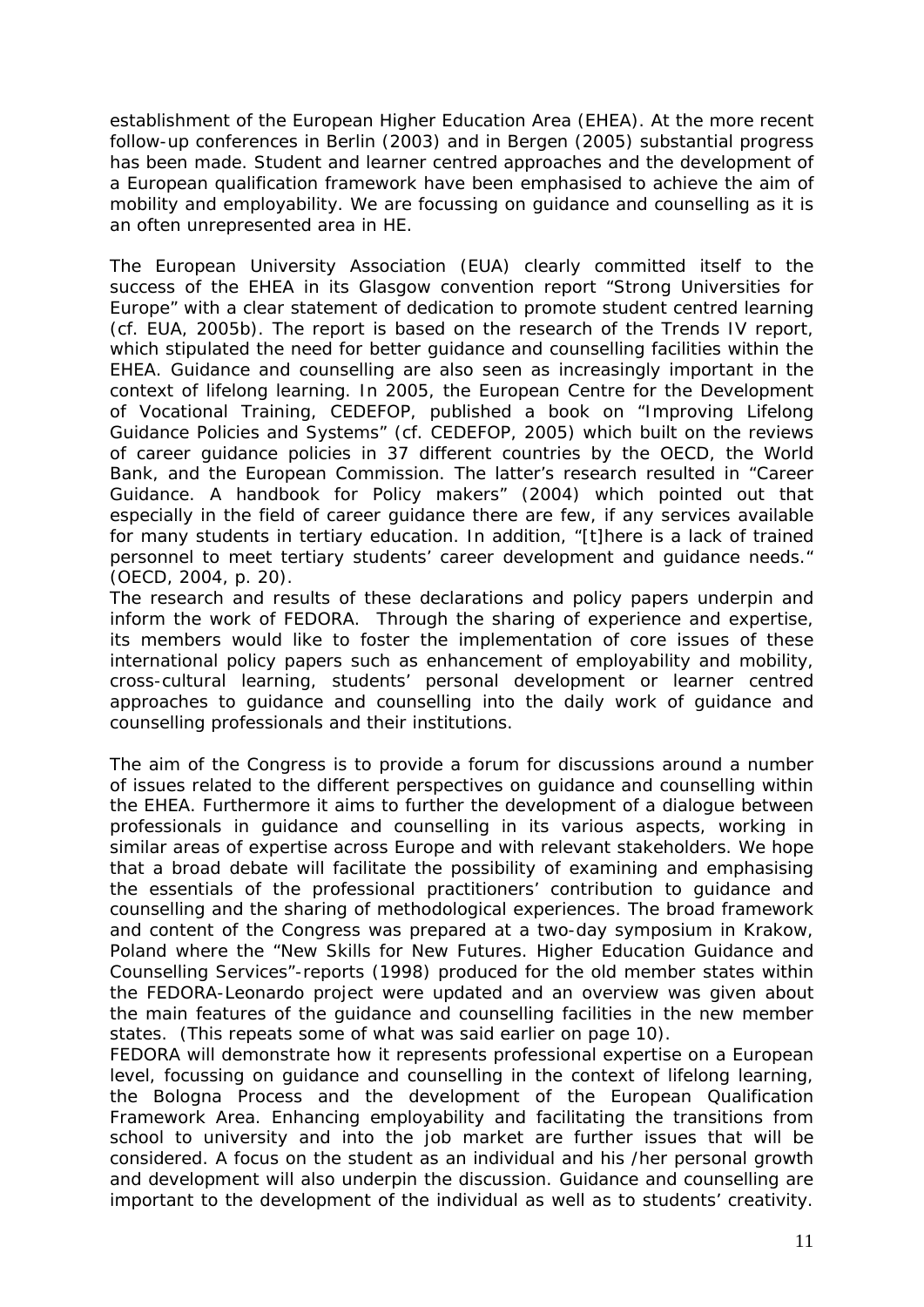Members of the different FEDORA Working Groups, "Disability & Special Needs", "Psychological Counselling in Higher Education" (PSYCHE), "Career Guidance & Employment" and "Educational Guidance & Counselling" will discuss in detail their particular perspectives on guidance and counselling and the development in the EHEA and quality assurance. FEDORA would like to distill the results of the discussions at the Congress into a coherent charter on guidance and counselling in higher education aimed at political and cultural decision-makers and to the wider public. This charter will be based on declarations of official European organisations focussing on and extracting the essential elements related to guidance and counselling. It will also provide a basic common ground for professionals and strong recommendations and objectives for policy makers who are engaged in the European qualification framework and the European Higher Education Area. The charter intends to answer the question of how guidance and counselling can contribute to the overall mission of the universities in the EHEA. It will emphasise the added value of guidance and counselling within HE and to students' personal growth and development. It will highlight possibilities for facilitating the transition from schools to universities, enhancing the student experience and improving retention as well as aiding the transition from HE into employment.

The framework of the Congress will consist of plenary sessions and parallel workshop sessions which will allow participants to explore issues in considerable depth. Prominent keynote speakers such as Jan Figel' (Commissioner for Education, Training, Culture and Multilingualism, European Commission) and Prof. Georges Haddad of UNESCO will enrich the Congress with their expertise on topics such as EU policy development in HE, in the field of guidance and counselling or the internationalisation of universities and students' perspectives e.g. with regard to self-directed learning. Panel discussions will provide the necessary background for further consideration.

The series of intensive workshops will allow professionals, academics and others interested in the field of guidance and counselling to bring different perspectives into their wide-ranging discussions. They will be organised into three sessions, each of which will consist of eight parallel workshops addressing different topics. Participants will be asked to choose one workshop group which will work together for all three sessions to thoroughly discuss a topic which will later contribute to the development of the charter. The workshop groups will be supported by a facilitator, a recorder and a resource person. They will offer interesting perspectives, materials and experiences related to a specific topic and help to maintain a focus for the presentations and discussions. In the third session the outcome of the discussion will be summarised so that it can be reported in the plenary. Topics of the workshops will cover key issues related to career guidance, psychological counselling, students with special needs, transition from school to university, quality assurance, guidance and counselling within a cross-cultural context and specific issues of guidance and counselling in the new member states.

In recent years, student and learner centred approaches and the development of a European qualification framework have been emphasised in order to enhance mobility and employability. The emphasis of this event is on guidance as it is an often unrepresented area in Higher Education. Presentations that will be given at the Congress will draw on international as well as national research and reports as well as on international declarations and policy papers in which guidance and counselling are presented as essential for higher education. The results of the